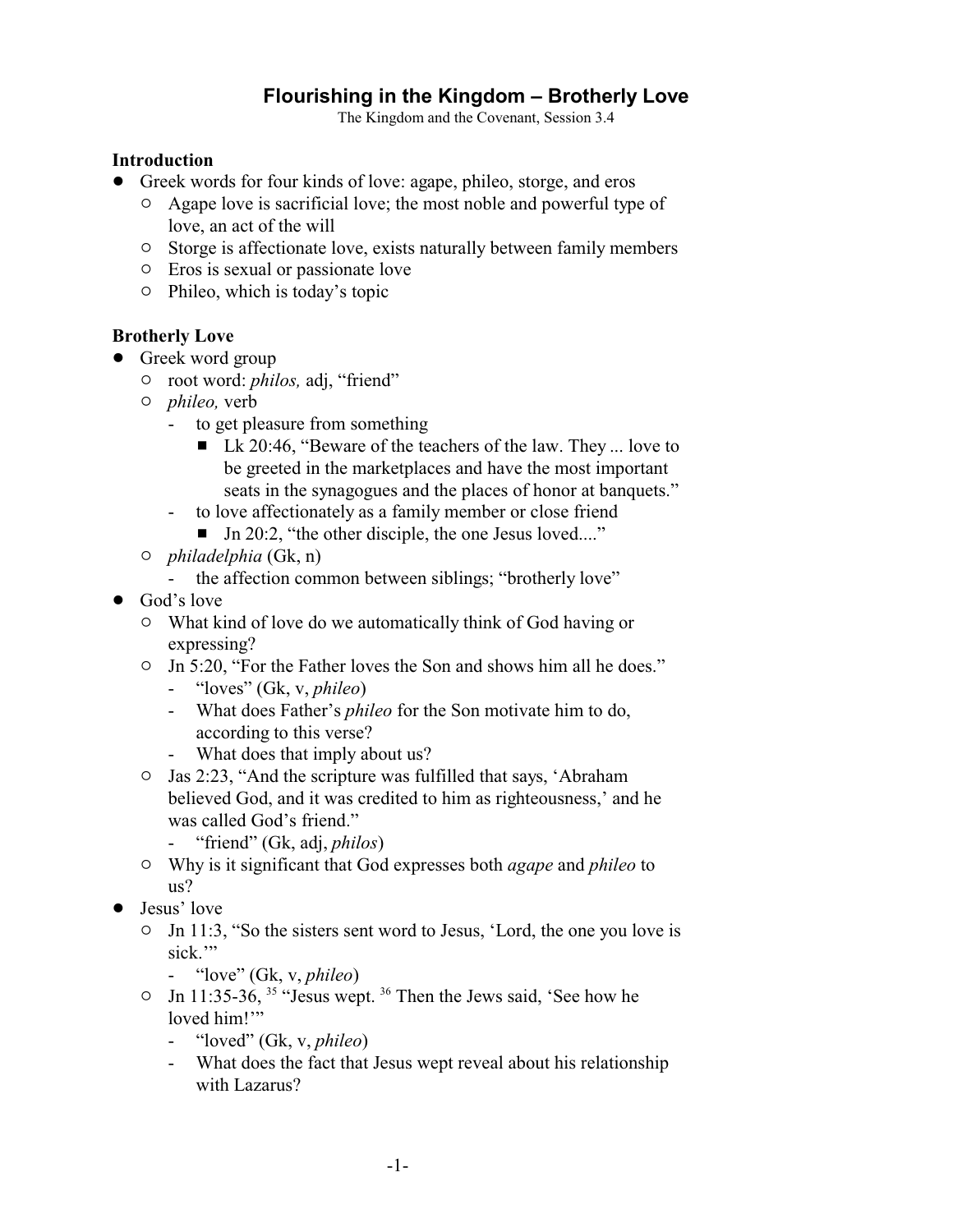- $\circ$  Jn 15:13-15, <sup>13</sup> "Greater love has no one than this, that he lay down his life for his friends. <sup>14</sup> You are my friends if you do what I command. <sup>15</sup> I no longer call you servants, because a servant does not know his master's business. Instead, I have called you friends, for everything that I learned from my Father I have made known to you."
	- v 13, "love" (Gk, n, *agape*)
	- "friend" & "friends" (Gk, adj, *philos*)
	- According to verse 15, what did Jesus do to his disciples as an expression of *phileo*?
- <sup>o</sup> Tit 3:4, "... the kindness and love of God our Savior appeared ...."
	- "love" (Gk, n, *philanthropia*): philanthropy, effort to improve the well-being of people, including alleviating their suffering
	- In what ways did Jesus' coming to earth improve our wellbeing?
	- In what ways did he alleviate our suffering?
- " Lk 7:34, "... a friend of tax collectors and 'sinners.'"
	- "friend" (*philos*)
	- Did Jesus ever call a sinner a friend?
- <sup>o</sup> Rev 3:19, "Those whom I love I rebuke and discipline. So be earnest, and repent."
	- "love" (Gk, v, *phileo*)
	- Who are those he loves?
	- How does he treat those he loves, according to this verse?
	- "rebukes" (Gk, v, *elencho*): to prove or show to be guilty; to expose or convict
	- Why would Jesus tell us we're guilty of something?
	- "disciplines" (Gk, v, *paideuo*), relates primarily to the upbringing of children, who need direction, teaching, instruction & discipline (punishment to enforce obedience)
		- $\blacksquare$  1 Co 11:32, "When we are judged by the Lord, we are being disciplined so that we will not be condemned with the world."
		- "disciplined" (Gk, v, *paideuo*)
		- $\blacksquare$  Heb 12:6(a), "... the Lord disciplines those he loves...."
- Our love
	- $\circ$  Jn 12:25, "The man who loves his life will lose it, while the man who hates his life in this world will keep it for eternal life."
		- "loves" (Gk, v, *phileo*)
		- "life" (Gk, n, *psyche*): (1) inner self, soul; (2) life, state of being alive
		- "hates" (Gk, v, *miseo*): to dislike intensely or despise compared to something else
		- "life" (Gk, n, *zoe*): state of being alive; especially healthiness, happiness, energy, vitality & such
	- $\circ$  Heb 13:1, "Keep on loving each other as brothers."
		- "loving each other as brothers" (Gk, n, *philadelphia*)